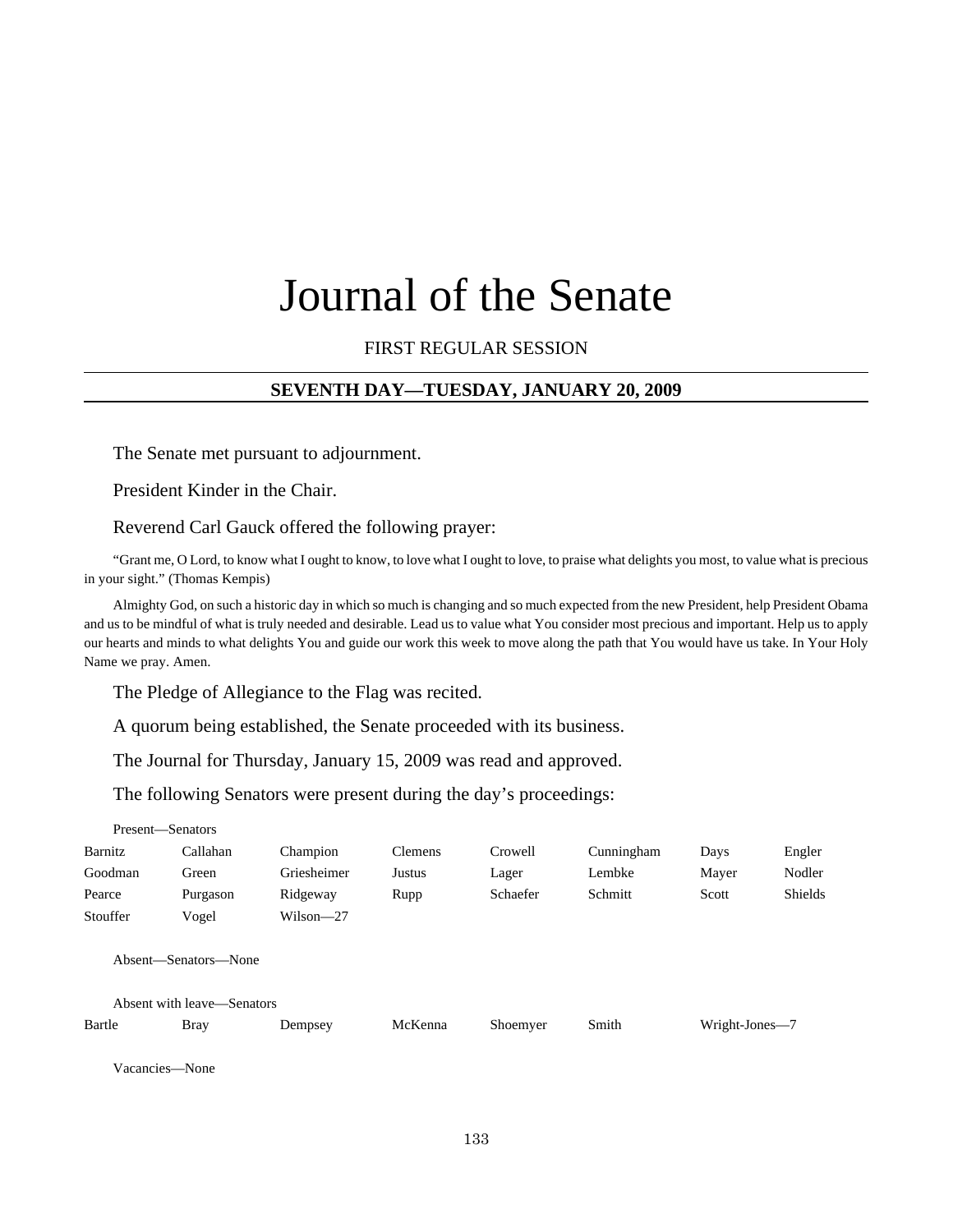The Lieutenant Governor was present.

#### **RESOLUTIONS**

Senator Shields offered Senate Resolution No. 51, regarding Kenaniah T. Reiser, Farley, which was adopted.

Senator Days offered Senate Resolution No. 52, regarding the death of Terry L. Darris, Florissant, which was adopted.

Senator Engler offered Senate Resolution No. 53, regarding Jeremy Abts, Ste. Genevieve, which was adopted.

Senator Engler offered Senate Resolution No. 54, regarding Connor Abts, Ste. Genevieve, which was adopted.

Senator Crowell offered Senate Resolution No. 55, regarding Mike Shain, Cape Girardeau, which was adopted.

Senator Purgason offered Senate Resolution No. 56, regarding Rita S. Fugate, West Plains, which was adopted.

Senator Stouffer offered Senate Resolution No. 57, regarding the Ninetieth Birthday of Helen Louise Gwinner McDuffee, Macon, which was adopted.

Senators Schmitt and Lembke offered Senate Resolution No. 58, regarding Tessa Greenspan, St. Louis, which was adopted.

Senators Schmitt and Lembke offered Senate Resolution No. 59, regarding Ron Becher, St. Louis, which was adopted.

Senator Schmitt offered Senate Resolution No. 60, regarding Ellen O'Brien, Kirkwood, which was adopted.

Senator Schmitt offered Senate Resolution No. 61, regarding Carol Ann Miller, Kirkwood, which was adopted.

Senator Schmitt offered Senate Resolution No. 62, regarding Joe and Cindy Roeser, Kirkwood, which was adopted.

Senator Schmitt offered Senate Resolution No. 63, regarding John Hessel, Kirkwood, which was adopted.

Senator Shields offered Senate Resolution No. 64, regarding Ron and Carol Lemirand, St. Joseph, which was adopted.

Senator Shields offered Senate Resolution No. 65, regarding Carl Brandt, Overland Park, Kansas, which was adopted.

Senator Shields offered Senate Resolution No. 66, regarding Jack Fiorella, Kansas City, which was adopted.

On behalf of Senator Bray, Senator Callahan offered Senate Resolution No. 67, regarding Jack B. Rosen, D.D.S., Saint Louis, which was adopted.

Senator Griesheimer offered Senate Resolution No. 68, regarding August Holthaus, Gray Summit,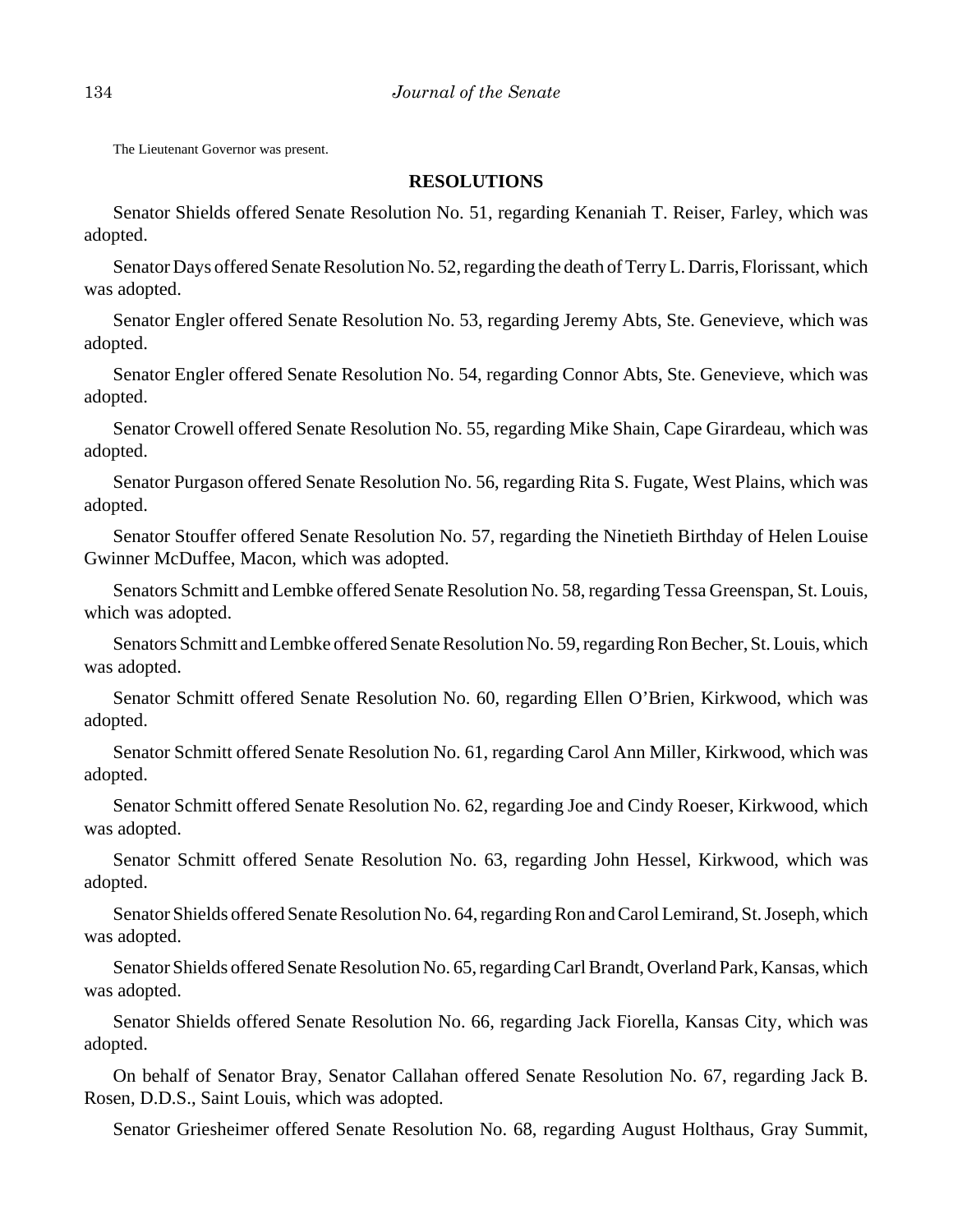which was adopted.

Senator Griesheimer offered Senate Resolution No. 69, regarding Michael F. Casey, Jr., Gray Summit, which was adopted.

Senator Griesheimer offered Senate Resolution No. 70, regarding Gene Harfst, Gray Summit, which was adopted.

Senator Griesheimer offered Senate Resolution No. 71, regarding Lloyd Harfst, Labadie, which was adopted.

Senator Schmitt offered Senate Resolution No. 72, regarding Daniel George Batten, Manchester, which was adopted.

Senator Crowell offered Senate Resolution No. 73, regarding the Seventieth Wedding Anniversary of Mr. and Mrs. Quentin Felty, Millersville, which was adopted.

Senator Crowell offered Senate Resolution No. 74, regarding the Fiftieth Wedding Anniversary of Mr. and Mrs. Milton Kasten, Jackson, which was adopted.

Senator Schmitt, joined by the entire membership of the Senate, offered the following resolution, which was adopted:

#### SENATE RESOLUTION NO. 75

Whereas, the members of the Missouri Senate feel it is altogether fitting and proper to pause from time to time to recognize individuals who have contributed to the welfare of this great state and its citizens, particularly its public servants; and

Whereas, the members now pause to recognize Michael R. Gibbons, the former senator representing Missouri's fifteenth district, which includes much of southwest St. Louis County; and

Whereas, during his tenure as President Pro Tem and Majority Floor Leader of the Senate, Michael R. Gibbons was looked upon by his colleagues and staff with high esteem and respect for his leadership; and

Whereas, Michael R. Gibbons, found wisdom and guidance daily on the walls of the Senate Chamber, "Nothing is politically right that is morally wrong" and "Free and fair discussion will ever be found the firmest friend to truth"; and

Whereas, a life-long resident of Kirkwood, Missouri, Michael R. Gibbons completed his second term representing Missouri's 15th senatorial district and his term as president pro tem of the Missouri Senate on January 7, 2009; and

Whereas, Michael R. Gibbons began his career in public service in 1986 when he was elected to the Kirkwood City Council; and

Whereas, Michael R. Gibbons then served eight years as a Missouri State Representative representing the residents of Missouri's 94th district before being elected senator from Missouri's 15th district, in 2000; and

Whereas, Michael R. Gibbons practices law at Stinson, Morrison, Hecker LLP in St. Louis, prior to which he practiced for twenty years alongside his father and namesake, Michael Gibbons, in Kirkwood; and

Whereas, Michael R. Gibbons holds a bachelor of arts from Westminster College in Fulton, Missouri, and a juris doctorate from the Saint Louis University School of Law; and

Whereas, Michael R. Gibbons has a long and impressive list of awards and accolades including the Missouri Sheriffs' Association "Missouri Senator of the Year Award", Missouri Deputy Sheriffs' Association "Missouri Senator of the Year Award", Missouri Society of Certified Public Accountants "Legislative Recognition Award", Family Leadership Council "Winston Churchill Leadership Award", Missouri Autism Project "Legislative Award", Judicial Conference of Missouri "Outstanding Legislative Service to the People of Missouri Award", among many, many others; and

Whereas, Michael R. Gibbons is the loyal son of Folsta and Michael Gibbons, the beloved husband of Liz Weddel, and the devoted father of one daughter, Meredith, and of one son, Danny; the protective elder sibling of sister, Edie and her husband, Dan; and uncle to Michael and Sara:

Now, Therefore, Be It Resolved that we, the members of the Missouri Senate, Ninety-fifth General Assembly, extend our most heartfelt gratitude to Michael R. Gibbons for his years of public service to the members and leadership of this esteemed body, to the citizens of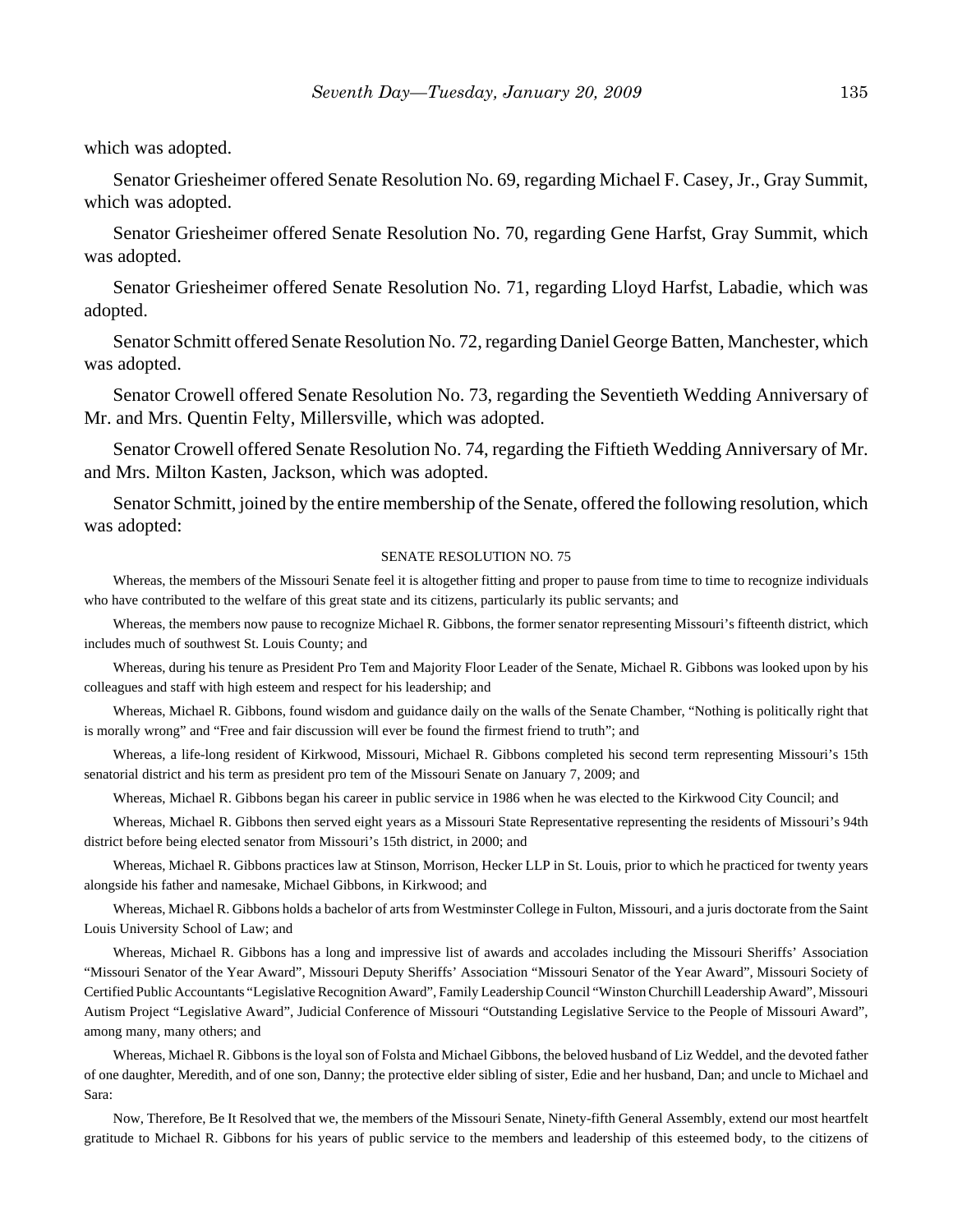Missouri's 15th senatorial district, to the citizens of Missouri's 94th district, to the citizens of Kirkwood, and to the citizens of this great state; and

Be It Further Resolved that the Secretary of the Senate be instructed to prepare a properly inscribed copy of this resolution for presentation to Michael R. Gibbons, as a measure of our regard and affection.

Senator Stouffer offered Senate Resolution No. 76, regarding the Seventy-fifth Anniversary of Boy Scout Troop 317, which was adopted.

Senators Shields, Ridgeway and Stouffer offered Senate Resolution No. 77, regarding David R. Carpenter, Parkville, which was adopted.

## **INTRODUCTION OF BILLS**

The following Bills and Joint Resolutions were read the 1st time and ordered printed:

**SB 210**–By Lembke and Cunningham.

An Act to repeal section 484.040, RSMo, and to enact in lieu thereof one new section relating to a voluntary state bar association, with an effective date.

## **SB 211**–By Lembke.

An Act to amend chapter 304, RSMo, by adding thereto one new section relating to the use of automated photo red light enforcement systems by local governments.

**SB 212**–By Griesheimer.

An Act to amend chapter 620, RSMo, by adding thereto one new section relating to the Small Business and Entrepreneurial Growth Act.

## **SB 213**–By Scott.

An Act to repeal section 166.420, RSMo, and to enact in lieu thereof one new section relating to the minimum time for holding investments in the Missouri higher education savings program.

#### **SB 214**–By Scott.

An Act to repeal sections 700.010, 700.100, and 700.650, RSMo, and to enact in lieu thereof three new sections relating to manufactured homes.

#### **SB 215**–By Shields.

An Act to repeal sections 68.025, 68.035, 68.040, and 68.070, RSMo, and to enact in lieu thereof seventeen new sections relating to port authorities.

## **SJR 9**–By Lembke and Cunningham.

Joint Resolution submitting to the qualified voters of Missouri an amendment repealing sections 25 (a), 25 (d), and 25 (e), of article V of the Constitution of Missouri, and adopting three new sections in lieu thereof relating to the appellate judicial commission.

## **SJR 10**–By Lembke.

Joint Resolution submitting to the qualified voters of Missouri an amendment repealing section 2 of article VII of the Constitution of Missouri, and adopting one new section in lieu thereof relating to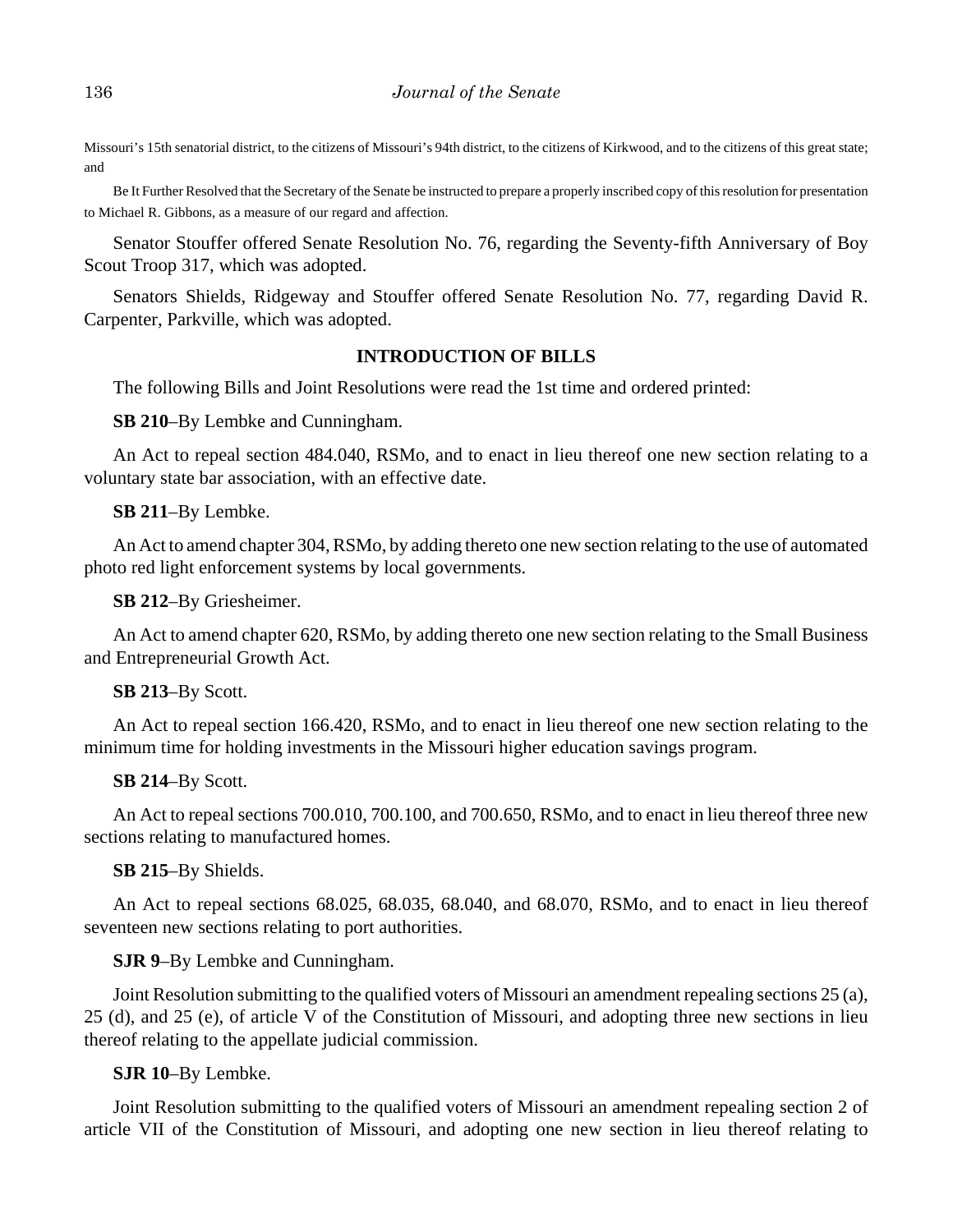impeachment trials.

**SJR 11**–By Lembke.

Joint Resolution submitting to the qualified voters of Missouri an amendment repealing section 2 of article I of the Constitution of Missouri, and adopting one new section in lieu thereof relating to the protection of economic freedom.

#### **MESSAGES FROM THE GOVERNOR**

The following messages were received from the Governor, reading of which was waived:

GOVERNOR OF MISSOURI Jefferson City 65102 January 15, 2009

To the Senate of the 95th General Assembly of the State of Missouri:

I have the honor to transmit to you herewith for your advice and consent the following appointment:

Stephen L. Danner, 1075 Crescent Drive, Hollister, Taney County, Missouri 65672, as Adjutant General of the Missouri National Guard, for a term ending at the pleasure of the Governor, and until his successor is duly appointed and qualified.

> Respectfully Submitted, Jeremiah W. (Jay) Nixon Governor

Also,

#### GOVERNOR OF MISSOURI Jefferson City 65102 January 15, 2009

To the Senate of the 95th General Assembly of the State of Missouri:

I have the honor to transmit to you herewith for your advice and consent the following appointment:

Susan Eckles, 8650 Delmar Boulevard, Apartment 1E, University City, Saint Louis, Missouri 63124, as a member of the Missouri Planning Council on Developmental Disabilities, for a term ending June 30, 2011, and until her successor is duly appointed and qualified; vice, Linda Allen, resigned.

> Respectfully Submitted, Jeremiah W. (Jay) Nixon Governor

Also,

#### GOVERNOR OF MISSOURI Jefferson City 65102 January 15, 2009

To the Senate of the 95th General Assembly of the State of Missouri:

I have the honor to transmit to you herewith for your advice and consent the following appointment:

Dr. Jon M. Hagler, P.O. Box 533, St. James, Phelps County, Missouri 65559, as Director of the Department of Agriculture, for a term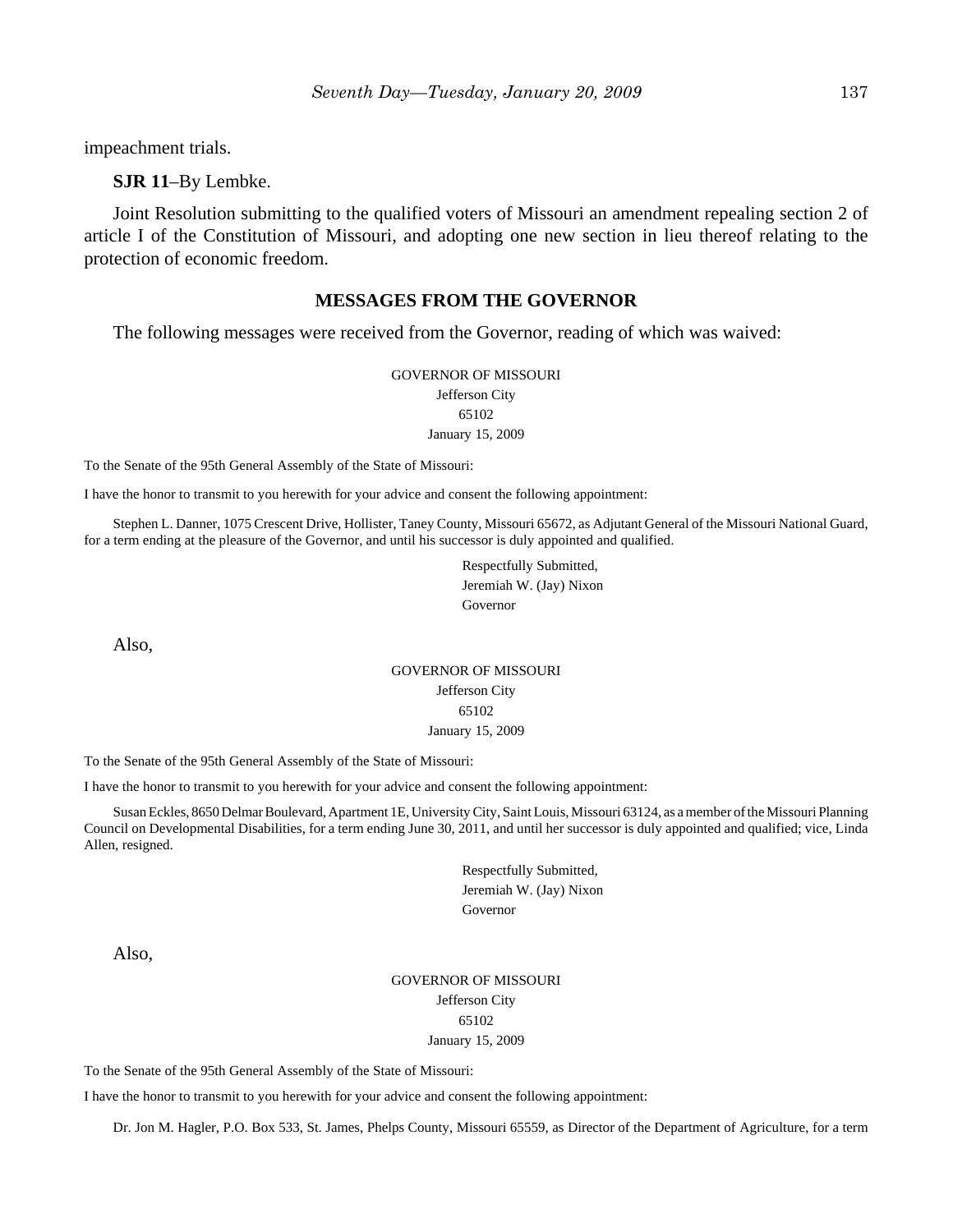ending at the pleasure of the Governor, and until his successor is duly appointed and qualified.

Respectfully Submitted, Jeremiah W. (Jay) Nixon Governor

Also,

#### GOVERNOR OF MISSOURI Jefferson City 65102 January 15, 2009

To the Senate of the 95th General Assembly of the State of Missouri:

I have the honor to transmit to you herewith for your advice and consent the following appointment:

Dena Ladd, 6 Rio Vista, Saint Louis, Saint Louis County, Missouri 63124, as a member of the Children's Trust Fund Board, for a term ending September 15, 2010, and until her successor is duly appointed and qualified; vice, reappointed to a full term.

> Respectfully Submitted, Jeremiah W. (Jay) Nixon Governor

Also,

#### GOVERNOR OF MISSOURI Jefferson City 65102 January 15, 2009

To the Senate of the 95th General Assembly of the State of Missouri:

I have the honor to transmit to you herewith for your advice and consent the following appointment:

Karen King Mitchell, 903 Haverhill Court, Columbia, Boone County, Missouri 65203, as Director of the Department of Revenue, for a term ending at the pleasure of the Governor, and until her successor is duly appointed and qualified.

> Respectfully Submitted, Jeremiah W. (Jay) Nixon Governor

Also,

#### GOVERNOR OF MISSOURI Jefferson City 65102 January 15, 2009

To the Senate of the 95th General Assembly of the State of Missouri:

I have the honor to transmit to you herewith for your advice and consent the following appointment:

Kelvin L. Simmons, 2010 East 61<sup>st</sup> Terrace, Kansas City, Jackson County, Missouri 64130, as Commissioner of the Office of Administration, for a term ending at the pleasure of the Governor, and until his successor is duly appointed and qualified.

Respectfully Submitted,

Jeremiah W. (Jay) Nixon

Governor

Also,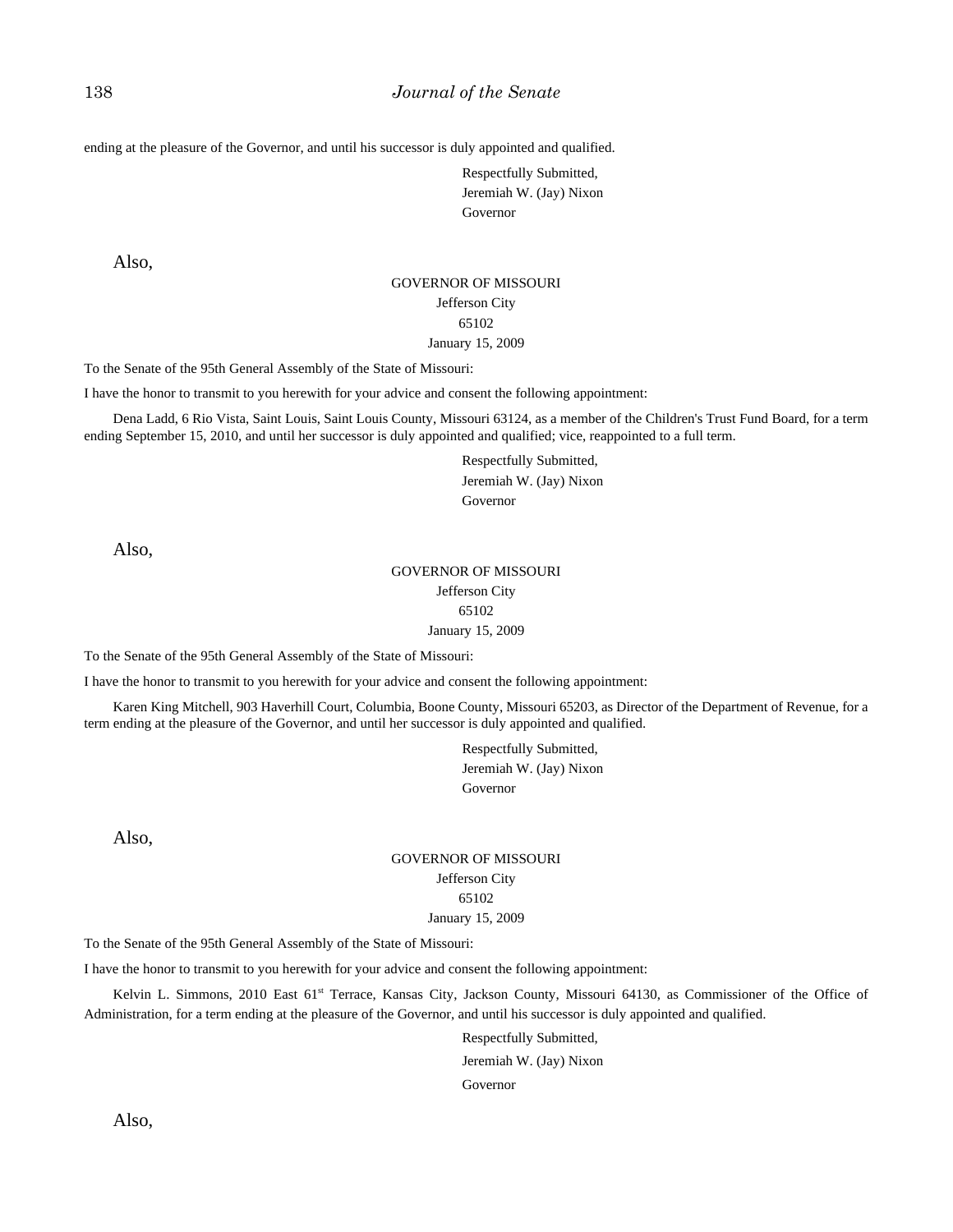#### GOVERNOR OF MISSOURI Jefferson City 65102 January 20, 2009

To the Senate of the 95th General Assembly of the State of Missouri:

I have the honor to transmit to you herewith for your advice and consent the following appointment:

Linda M. Martinez, 1517 Washington Avenue #8, St. Louis City, Missouri 63103, as Director of the Department of Economic Development, for a term ending at the pleasure of the Governor, and until her successor is duly appointed and qualified.

> Respectfully Submitted, Jeremiah W. (Jay) Nixon Governor

President Pro Tem Shields referred the above appointments to the Committee on Gubernatorial Appointments.

#### **MESSAGES FROM THE HOUSE**

The following messages were received from the House of Representatives through its Chief Clerk:

Mr. President: I am instructed by the House of Representatives to inform the Senate that the House has taken up and adopted **HCR 10**.

#### HOUSE CONCURRENT RESOLUTION NO. 10

BE IT RESOLVED, by the House of Representatives of the Ninety-fifth General Assembly, First Regular Session of the State of Missouri, the Senate concurring therein, that the House of Representatives and the Senate convene in Joint Session in the Hall of the House of Representatives at 7:00 p.m., Tuesday, January 27, 2009, to receive a message from His Excellency, the Honorable Jeremiah W. (Jay) Nixon, Governor of the State of Missouri; and

BE IT FURTHER RESOLVED, that a committee of ten (10) from the House be appointed by the Speaker to act with a committee of ten (10) from the Senate, appointed by the President Pro Tem, to wait upon the Governor of the State of Missouri and inform His Excellency that the House of Representatives and Senate of the Ninety-fifth General Assembly, First Regular Session, are now organized and ready for business and to receive any message or communication that His Excellency may desire to submit, and that the Chief Clerk of the House of Representatives be directed to inform the Senate of the adoption of this resolution.

In which the concurrence of the Senate is respectfully requested.

Also,

Mr. President: I am instructed by the House of Representatives to inform the Senate that the House has taken up and adopted **HCR 11**.

#### HOUSE CONCURRENT RESOLUTION NO. 11

BE IT RESOLVED, by the House of Representatives of the Ninety-fifth General Assembly, First Regular Session of the State of Missouri, the Senate concurring therein, that the House of Representatives and the Senate convene in Joint Session in the Hall of the House of Representatives at 10:30 a.m., Wednesday, January 28, 2009, to receive a message from Her Honor Chief Justice Laura Denvir Stith, the Chief Justice of the Supreme Court of the State of Missouri; and

BE IT FURTHER RESOLVED, that a committee of ten (10) from the House be appointed by the Speaker to act with a committee of ten (10) from the Senate, appointed by the President Pro Tem, to wait upon the Chief Justice of the Supreme Court of the State of Missouri and inform Her Honor that the House of Representatives and the Senate of the Ninety-fifth General Assembly, First Regular Session, are now organized and ready for business and to receive any message or communication that Her Honor may desire to submit, and that the Chief Clerk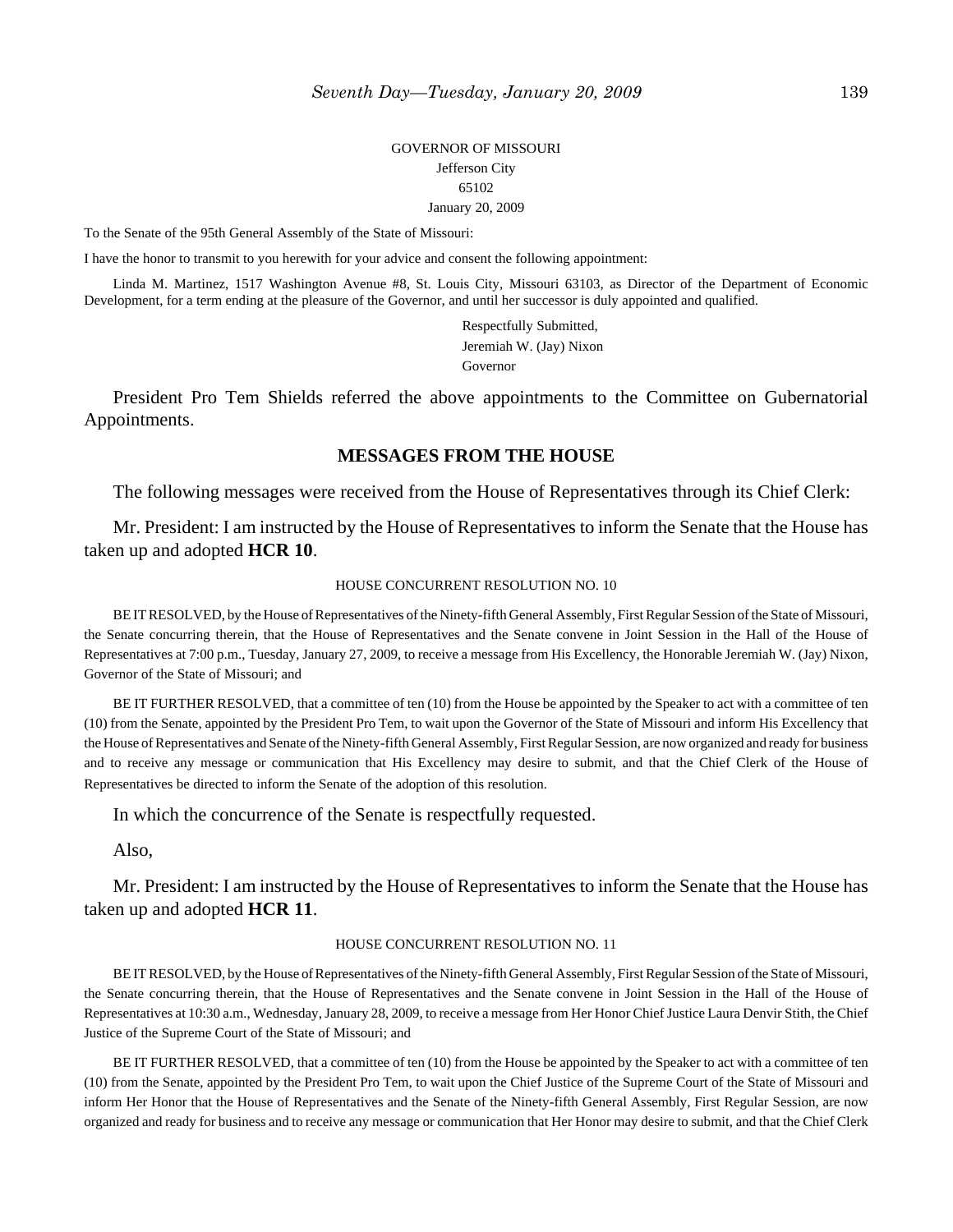of the House of Representatives be directed to inform the Senate of the adoption of this resolution.

In which the concurrence of the Senate is respectfully requested.

# **SECOND READING OF CONCURRENT RESOLUTIONS**

The following Concurrent Resolutions were read the 2nd time and referred to the Committees indicated:

**SCR 2**—Rules, Joint Rules, Resolutions and Ethics.

**SCR 3**—Rules, Joint Rules, Resolutions and Ethics.

**SCR 6**—Rules, Joint Rules, Resolutions and Ethics.

# **REFERRALS**

President Pro Tem Shields referred **SCR 4**; **SCR 5**; **SCR 7**; **SCR 8**; and **SCR 9** to the Committee on Rules, Joint Rules, Resolutions and Ethics.

President Pro Tem Shields referred **SRM 1** to the Committee on Rules, Joint Rules, Resolutions and Ethics.

On motion of Senator Engler, the Senate adjourned under the rules.

# SENATE CALENDAR  $\overline{\phantom{a}}$

# EIGHTH DAY–WEDNESDAY, JANUARY 21, 2009  $\overline{\phantom{a}}$

#### FORMAL CALENDAR

## SECOND READING OF SENATE BILLS

SB 1-Scott SB 2-Scott SB 3-Scott SB 4-Shields SB 5-Griesheimer SB 6-Griesheimer SB 7-Griesheimer SB 8-Champion SB 9-Champion SB 10-Champion SB 11-Bartle, et al SB 12-Bartle and Smith

SB 13-Bartle SB 14-Nodler SB 15-Nodler SB 16-Nodler SB 17-Bray, et al SB 18-Bray, et al SB 19-Bray, et al SB 20-Days and Smith SB 21-Days, et al SB 22-Days and Bray SB 23-Callahan SB 24-Callahan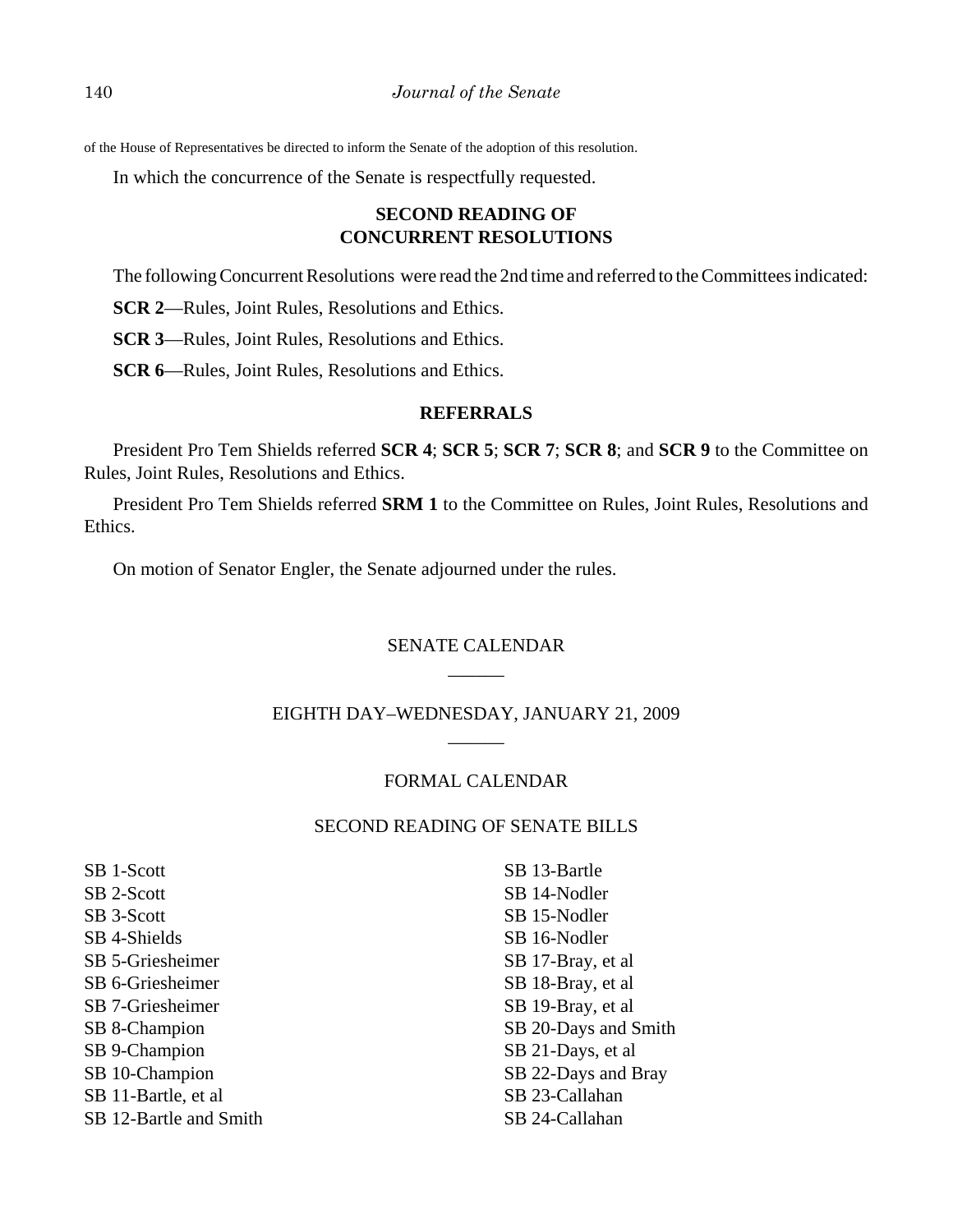SB 25-Callahan SB 26-Ridgeway SB 27-Ridgeway SB 28-Ridgeway SB 29-Stouffer SB 30-Stouffer SB 31-Stouffer SB 32-Wilson SB 33-Wilson SB 34-Wilson SB 35-Goodman and Champion SB 36-Goodman SB 37-Goodman SB 38-Rupp SB 39-Rupp SB 40-Rupp SB 41-Cunningham SB 42-Cunningham and Smith SB 43-Pearce SB 44-Pearce SB 45-Pearce SB 46-Schaefer SB 47-Scott SB 49-Scott SB 50-Bray SB 51-Bray SB 52-Bray SB 53-Days SB 54-Days SB 55-Days SB 56-Callahan SB 57-Stouffer SB 58-Stouffer SB 59-Stouffer SB 60-Wilson SB 61-Wilson SB 62-Wilson SB 63-Rupp and Smith SB 64-Rupp SB 65-Rupp SB 66-Scott SB 67-Scott SB 68-Bray SB 69-Bray

SB 70-Bray SB 71-Stouffer SB 72-Stouffer SB 73-Stouffer SB 74-Wilson SB 75-Wilson SB 76-Wilson SB 77-Stouffer SB 78-Wilson SB 79-Wilson SB 80-Wilson SB 81-Wilson SB 82-Wilson SB 83-Wilson SB 84-Purgason SB 85-Crowell SB 86-Crowell SB 87-Crowell SB 88-Stouffer SB 89-Stouffer SB 90-Stouffer SB 91-Green, et al SB 92-Green, et al SB 93-Green SB 94-Justus, et al SB 95-Justus SB 96-Justus, et al SB 97-Smith SB 98-Smith SB 99-Cunningham SB 100-Schaefer SB 101-Green SB 102-Green SB 103-Green SB 104-Justus, et al SB 105-Justus, et al SB 106-Justus SB 107-Green SB 108-Justus SB 109-Justus, et al SB 110-Crowell SB 111-Crowell SB 112-Crowell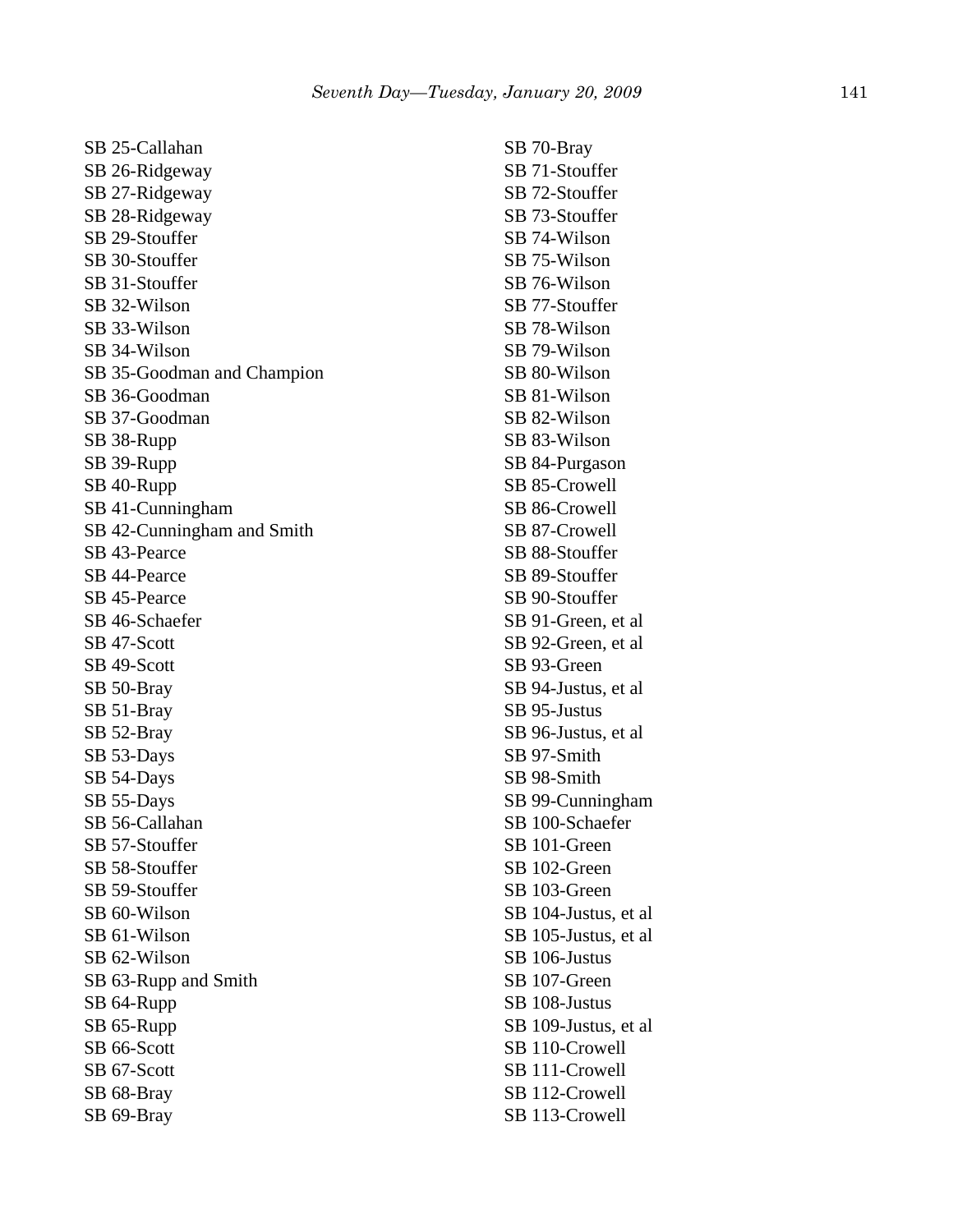SB 114-Crowell SB 115-Bray SB 116-Bray SB 117-Green SB 118-Griesheimer SB 119-Griesheimer SB 120-Bray SB 121-Purgason SB 122-Griesheimer SB 123-Griesheimer SB 124-Bray SB 125-Bray SB 126-Rupp SB 127-Rupp SB 128-Rupp SB 129-McKenna, et al SB 130-McKenna, et al SB 131-Smith SB 132-Smith SB 133-Smith SB 134-Dempsey SB 135-Dempsey SB 136-Rupp and Smith SB 137-Rupp SB 138-Smith SB 139-Mayer SB 140-Smith SB 141-Smith SB 142-Bartle SB 143-Mayer SB 144-Wright-Jones SB 145-Wright-Jones SB 146-Dempsey SB 147-Dempsey SB 148-Dempsey SB 149-Dempsey SB 150-Griesheimer SB 151-Clemens SB 152-Clemens SB 153-Clemens SB 154-Goodman SB 155-Goodman SB 156-Goodman SB 157-Schmitt

SB 158-Clemens SB 159-Clemens SB 160-Crowell SB 161-Crowell SB 162-Crowell SB 163-Justus SB 164-Justus SB 165-Justus SB 166-Justus SB 167-Rupp SB 168-Shoemyer SB 169-Shoemyer SB 170-Shoemyer SB 171-Griesheimer SB 172-Green SB 173-Green SB 174-Griesheimer SB 175-Schmitt SB 176-Stouffer SB 177-Stouffer SB 178-Stouffer SB 179-Wright-Jones SB 180-Bartle SB 181-Bartle SB 182-Bartle SB 183-Bartle SB 184-Bartle SB 185-Bray SB 186-Bray SB 187-Vogel SB 188-Dempsey, et al SB 189-Shields SB 190-Shoemyer SB 191-Shoemyer SB 192-Shoemyer SB 193-Shoemyer SB 194-Shoemyer SB 195-Shoemyer SB 196-Shoemyer SB 197-Goodman SB 198-McKenna SB 199-McKenna SB 200-Cunningham SB 201-Cunningham